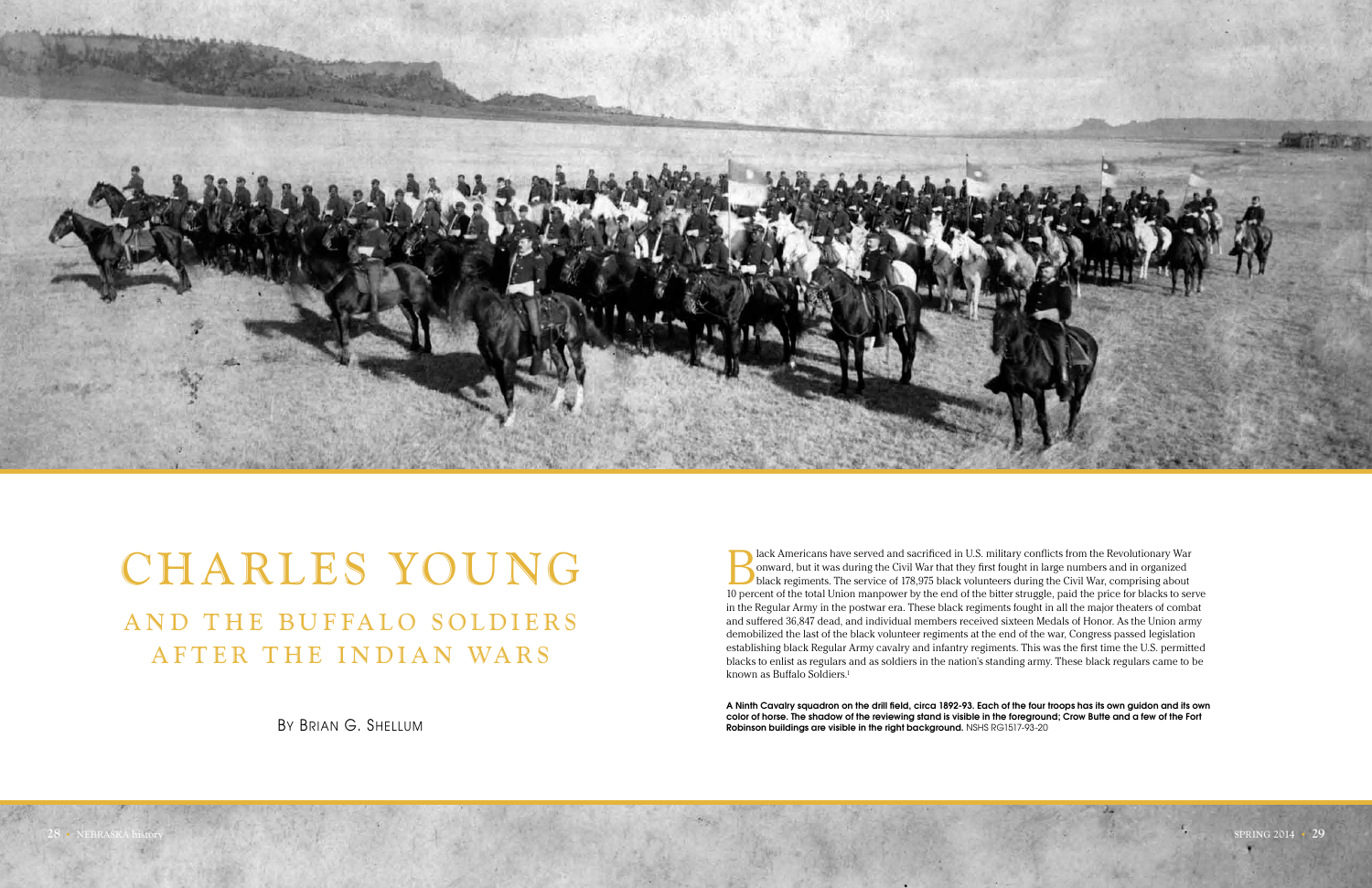Nearly everyone today recognizes the term Buffalo Soldier, but in the post-Civil War era the black soldiers would have been known as colored troops who served in Negro regiments. The soubriquet Buffalo Soldier came into popular use in the twentieth century, even though it has its roots in the nineteenth century and was coined by Native Americans. According to various sources, the Cheyenne and Comanche used the expression first in the late 1860s and early 1870s for the members of the black regular regiments. The term was used occasionally by the press and in private letters, but not by the black soldiers themselves. Most agree the name referred to the soldiers' dark skin and black curly hair, similar in the Indian view to that of the buffalo. There is a great deal of disagreement in any meaning beyond this visual similarity. Certainly there was no empathetic connection between the two groups; the Indians viewed the African American soldier as a blue-clad enemy bent on destroying their way of life.<sup>2</sup>

tomorrow! Don't let them come! We can't stand it! It's bad—very bad!" When the agent asked through an interpreter about the Ute's aversion to the black troopers of the Ninth, the Indian's broken English response was "All over black! All over black, buffalo soldiers! Injun heap no like him!" After rubbing his head with his hand, he screamed, "Woolly head! Woolly head! All same as buffalo! What you call him, black white man?" This is one of the earliest documented uses of the term Buffalo Soldier by Native Americans. The epithet evolved and came to embody much more.<sup>3</sup>

A firsthand account from 1886 illustrates the contemporary Indian view of the Buffalo Soldiers. When Maj. Frederick W. Benteen arrived with a detachment of the Ninth Cavalry at the future site of Fort Duchesne, Utah, an Indian agent reported that a Ute Indian headman shouted: "Buffalo Soldiers! Buffalo Soldiers! Coming! Maybe so

the strength the army maintained throughout the Indian Wars. This mandate forced the army to reduce the number of infantry regiments to twentyfive but left the number of cavalry regiments at ten. The Ninth and Tenth Cavalry Regiments survived intact, but the Thirty-Ninth and Fortieth Regiments combined to form the new Twenty-Fifth Infantry Regiment, and the Thirty-Eighth and Forty-First Regiments formed the new Twenty-Fourth. These four Buffalo Soldier regiments comprised about 10 percent of the post-Civil War Regular Army strength, and played a key role in the Indian Wars on the western frontier in the period 1866 to 1890.<sup>5</sup>

The newly formed Ninth Cavalry Regiment shared essentially the same organization as the white regiments in the Regular Army. A cavalry regiment consisted of 12 companies formed into three battalions (four companies in each battalion). At full strength a cavalry regiment rode with 43 commissioned officers and 845 enlisted men. Each company had three officers, 10 noncommissioned officers, and 60 privates. During this period cavalry units began to commonly use the term "troop" instead of company and "squadron" instead of battalion, a practice that began during the Civil War. Cavalry units used both terms interchangeably until the army directed regiments to use troop and squadron exclusively in 1883.6

#### Establishment

Congress approved an act on July 28, 1866, that added four cavalry regiments to the six existing and twenty-six new infantry regiments to the nineteen then in service; two of the cavalry and four of the infantry regiments were reserved for black soldiers. By August 1866 the military departments began recruiting black soldiers and white officers from the former Civil War volunteer regiments to fill the ranks of the Ninth and Tenth U.S. Cavalry Regiments and the Thirty-Eighth, Thirty-Ninth, Fortieth, and Forty-First U.S. Infantry Regiments.4

In 1869 and subsequent years, Congress moved to reduce the size of the peacetime Regular Army by limiting its enlisted strength to less than 30,000,

#### Ninth Cavalry

The Ninth Cavalry was different from the white cavalry regiments in several important ways. Black enlisted men filled the regimental ranks, though they were led exclusively by white officers, with three exceptions to be discussed later. Secondly, the army assigned chaplains to the black regiments. The army assigned chaplains to most military posts, but the black regiments were the only ones allotted unit chaplains in this period. These chaplains, commissioned as captains, ministered to the black enlisted men and taught them fundamental school subjects. This practice of chaplains educating illiterate black soldiers began during the Civil War and was perhaps as important as their religious role.7

The Ninth U.S. Cavalry Regiment formed in New Orleans, Louisiana, beginning in August 1866, and was nearly full strength by early 1867 when it was sent to Texas to complete its training. In June the army ordered the regiment to occupy posts in west and south Texas, where it fought the Comanche and Apache and protected pioneers for eight years. In 1875 the regiment transferred to New Mexico and spent the next five years fighting the Apache

and securing settlers. The regiment moved north in 1881 to Kansas and Indian Territory (later Oklahoma), where it remained until 1885. Finally, the Ninth moved north from 1885 to 1891, where it fought the closing battles of the Plains Indian Wars against the Sioux and Cheyenne. The Ninth had its headquarters at Fort Robinson, Nebraska, from 1887 to 1898, and from 1885 to 1907 the majority of troops stationed at Fort Robinson were African American.8

# Enlisted Men

Shortly after the legislation creating the Buffalo Soldier regiments passed in 1866, the units dispatched officers to canvass the black members of the former U.S. Colored Troops to find willing candidates to reenlist into the new regiments. Nearly half of the black soldiers recruited were veterans of the Civil War and most were former slaves, illiterate with few skills beyond those of field hands or farm laborers. Black soldiers earned the same wage as their white counterparts in the Regular Army, a situation unparalleled in the civilian world at the time. It did not take long to fill the ranks and the regiments were soon deployed to the frontier to begin the arduous nation-building tasks of fighting Indians, protecting settlers, guarding strategic points, building roads, stringing telegraph lines, maintaining military posts, securing reservations, and enduring endless tours of escort and guard duty.9

With congressional limits placed on its size after the Civil War, the Regular Army kept the peace in a vast western frontier with 430 companies garrisoning roughly two hundred scattered posts across the United States. Forty-four of these companies comprised the Buffalo Soldiers and it was common for black and white units to serve together at the same isolated frontier forts. The official record shows that the picture of race relations on frontier posts was far from equitable. At Fort Robinson, Nebraska, the post commander Lt. Col. J. L. Brisbin noted with alarm in 1887 that black soldiers were court-martialed at a rate more than twice that of whites. Fort Robinson's mix of large numbers of black cavalry troopers and white infantry soldiers proved a fertile breeding ground for racism. Whites in the military might grudgingly accept that blacks could be molded into capable soldiers, but continued to believe that they were dependent on their white officers for leadership. The Buffalo Soldiers could not escape the ubiquitous racism and stereotypes of the time no matter how well or consistently they performed

their duties.10

Tenth Cavalry troops behind the 1887 barracks at Fort Robinson. NSHS RG2301-6-6

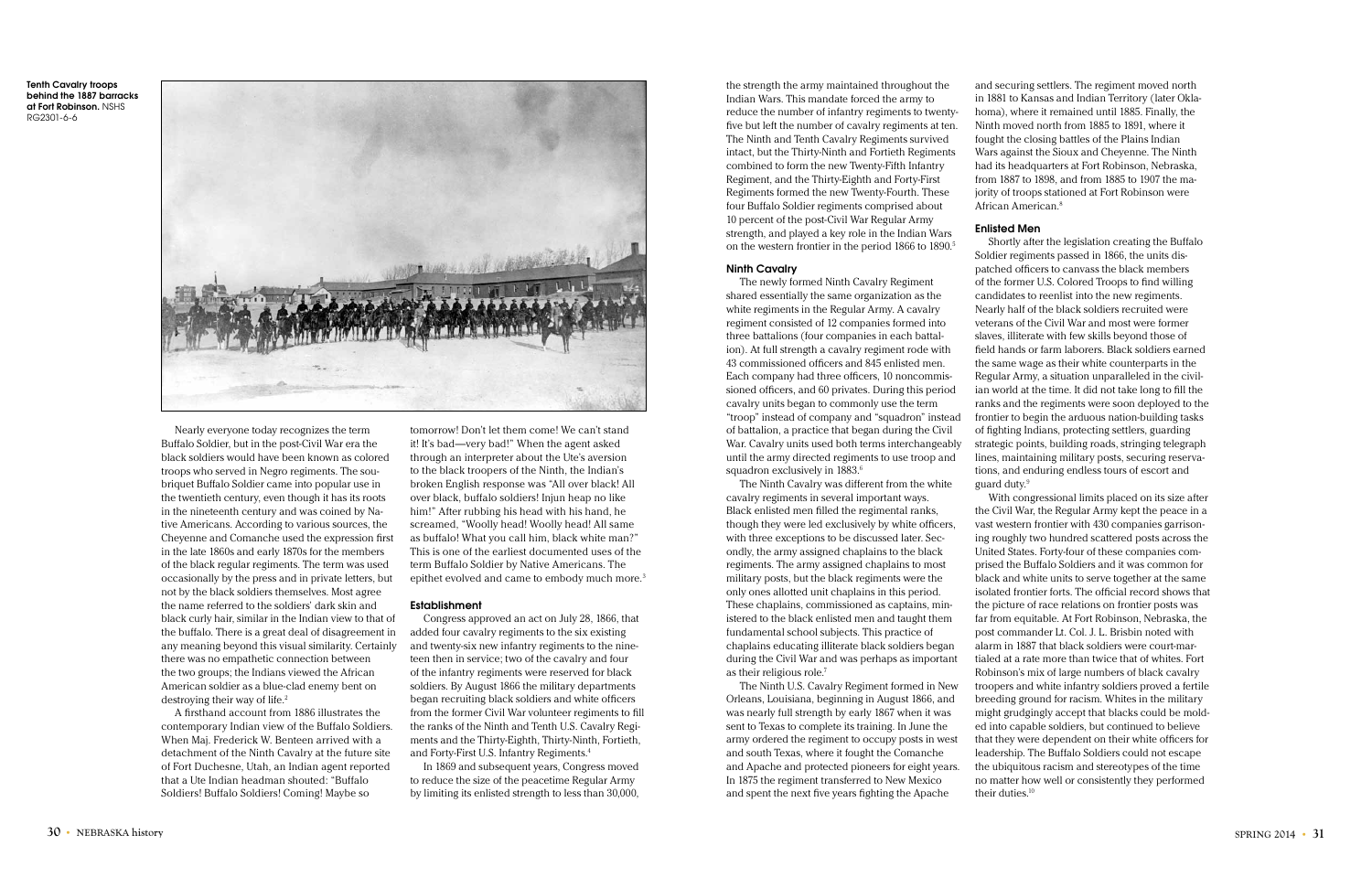On the other hand, the bureaucratic machinery of the army housed, uniformed, equipped, and mounted black and white Regular Army troops the same. If a quartermaster issued a black regular unit threadbare uniforms, foul rations, or swaybacked horses, it was due to an overburdened procurement system and insufficient congressional appropriations rather than racism. The same treatment might befall a white regiment. The army simply could not afford to cripple one tenth of its combat power by deliberately issuing substandard items to the black regiments. The army bureaucracy was by regulation color-blind when it came to all things official such as recruiting, medical services, military pay, and pensions. Black and white soldiers received equal treatment when they applied for admission to the government-sponsored Soldiers' Home in Washington, D.C.<sup>11</sup>

the black soldiers win the grudging respect of most of their white officers.<sup>12</sup>

Congress mandated that all of the lieutenants and two-thirds of the captains and field grades in the new infantry and cavalry regiments created in 1866 be set aside for volunteers who had at least two years of field service during the Civil War. The remaining third comprised Regular Army officers and most of these were graduates of West Point. Though at least one hundred black officers served in the United States Colored Troops during the Civil War, none received commissions in the Buffalo Soldier regiments, most not having the minimum two years of field service. All of the volunteer officers competing for commissions in the new black and white regiments had to pass an examination before a board of officers. Ultimately, the quality of the officers in the black regiments ran the gamut from indifferent and incompetent to the highly capable and was probably no different than the other regiments in the regular army.<sup>13</sup>

By 1890 there was a core of long-service, experienced frontier veterans in the Buffalo Soldiers that gave them a solid cadre of competent soldiers and professional noncommissioned officers. In an era when desertion was a chronic problem for the Regular Army, black soldiers rarely deserted. Secretary of War Redfield Proctor in 1889 suggested raising a black artillery regiment based solely on their low desertion rate relative to white regiments. Black regulars also had a consistently higher reenlistment rate than white units. These and other factors helped the Buffalo Soldier regiments develop a high esprit de corps, which in turn helped

#### White Officers

for black enlisted men, Taylor avoided service in the same troop with two of the black officers then on active service. Within a week of Lt. Charles Young joining his troop at Fort Robinson, Nebraska, in 1889, Captain Taylor fell "ill" and remained on the sick list for nine months. Two years earlier, after Lt. John Alexander was assigned to his troop, Taylor found convenient ways to be out on detached service for five months and was then reassigned. For the leadership of the regiment to condone such behavior indicates an unhealthy racial climate that could not have been lost on Young or Alexander.<sup>15</sup>

and a year later rotated to Fort Duchesne, Utah, just before the Ninth participated in the Pine Ridge Campaign, the end to the wars with the Plains Indians. Young matured and honed his skills as a leader at Fort Duchesne while maintaining the peace with the Ute Indians, serving there until 1894. Unlike the two black academy graduates preceding him, Young went on to a long and distinguished career and eventually attained the rank of colonel.<sup>17</sup> The legislation creating the black regular regiments in 1866 mandated the commissioning of chaplains—though not specifically black chaplains—to minister to and educate the black enlisted men. It took some years for the army to fill these positions, and even longer to find black chaplains to serve, despite the fact that at least fourteen black officers served as chaplains with the U.S. Colored Troops during the Civil War. Ultimately, five black chaplains served in the Buffalo Soldier regiments in the 1800s, including Henry V. Plummer, commissioned in 1884, Allen Allensworth in 1886, Theophilus G Steward in 1891, George W. Prioleau in 1895, and William T. Anderson in 1897.<sup>18</sup>

Louis H. Rucker was among the white officers awarded Regular Army commissions in the Ninth Cavalry when it formed in 1866 and served with the unit until 1897. Rucker began his career as an enlisted volunteer in the Civil War in 1861 and was a first lieutenant by the end of the war. In the Ninth he proved an able second lieutenant, an efficient first lieutenant regimental quartermaster, and a superb troop commander after promotion to captain in 1879. Rucker served as one of the exemplary company commanders in the Ninth Cavalry during this period, a low-key officer who treated his enlisted and noncommissioned officers with respect and whose smaller than average troop desertion and dishonorable discharge rates reflected his effectiveness. Rucker served as a key mentor to black officers John Alexander and Charles Young during their formative years as second lieutenants with the Ninth.14



Interior of an 1887 adobe barracks at Fort Robinson. The all-black Ninth Cavalry lived in buildings that were identical to those of their counterparts in the all-white Eighth Infantry. NSHS RG1517-93-13

Frank B. Taylor was the polar opposite of Rucker. With no Civil War experience, Taylor used political connections to obtain a commission in the Twenty-Fifth Infantry in 1867. He transferred to the white Eighteenth Infantry in 1869, where his regimental commander tried to discharge him, and later moved to the Ninth Cavalry, where in 1881 he was courtmartialed for verbally abusing, pistol-whipping, and beating a black trooper with the butt of a carbine. The board recommended he be dismissed, but President Chester Arthur reduced the sentence and he continued to serve. In addition to his contempt

#### Black Officers

Only three black Regular Army line officers served in the U.S. Army during the late 1800s and all were graduates of West Point. Of the thirteen blacks who attended the United States Military Academy in this postwar period, only three graduated: Henry O. Flipper in 1877, John H. Alexander in 1887, and Charles Young in 1889. The War Department assigned these black officers solely to the Buffalo Soldier regiments after graduation and the three had diverse careers and mixed successes.16

 Charles Young graduated from West Point in 1889 and like Alexander, selected the Ninth Cavalry. He joined his unit at Fort Robinson, Nebraska,

### End of the Indian Wars



By 1890 the serious troubles with the Plains Indians were over, so the soldiers of the black regular

John H. Alexander, who in 1887 became only the second black graduate of the United States Military Academy, served as a lieutenant in the Ninth Cavalry at Fort Robinson. NSHS RG1517-93-26



Lt. Charles Young graduated from West Point in 1889 and joined his Ninth Cavalry unit at Fort Robinson. Young went on to a long and distinguished career, eventually attaining the rank of colonel. Courtesy of the Coleman Collection, National Afro-American Museum and Cultural Center, Wilberforce, Ohio